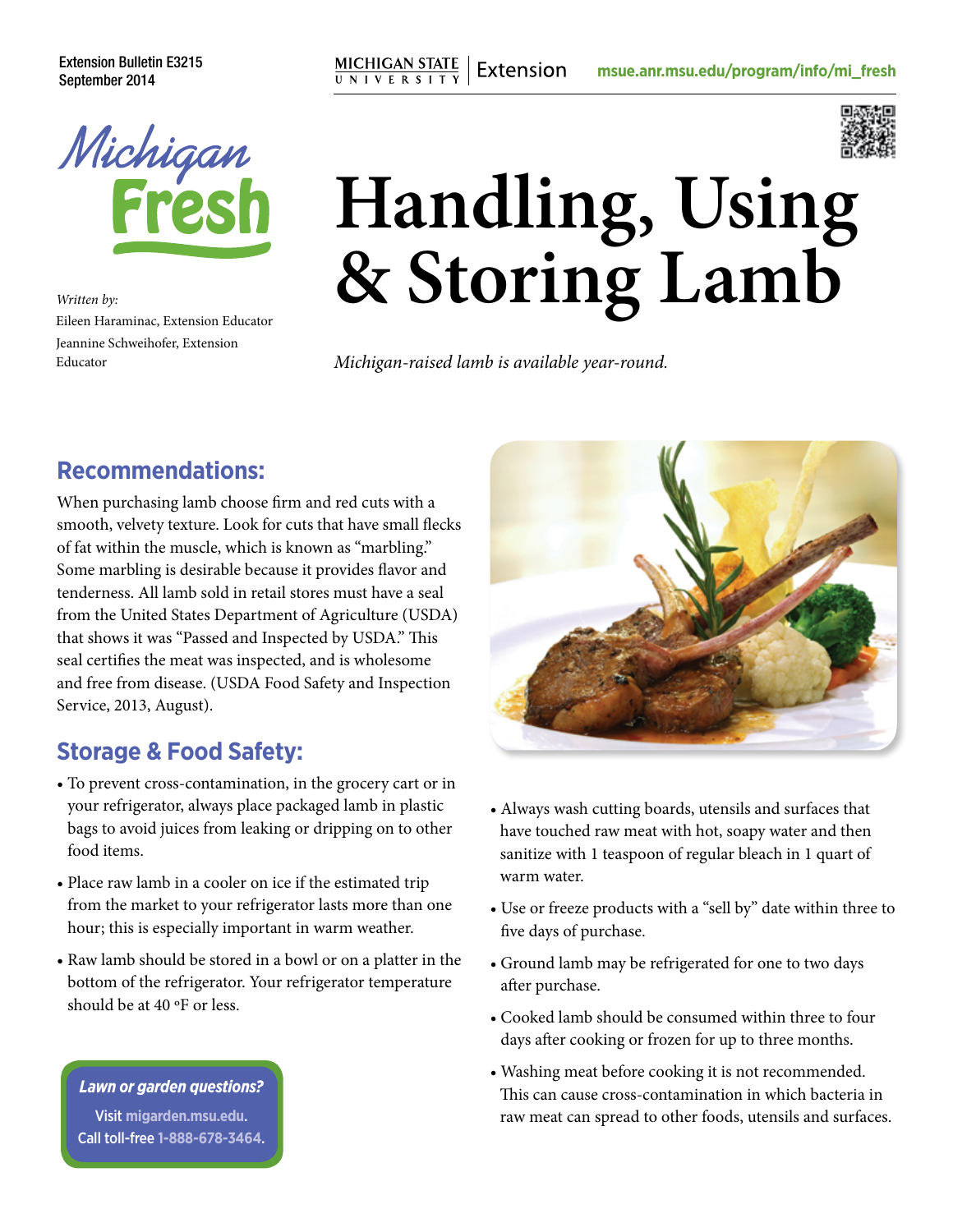## **Thawing:**

*Always* thaw meats in the refrigerator, microwave or in cold water. Never thaw meat on the counter. It is best to plan ahead for slow, safe thawing in the refrigerator. Small pieces of meat should defrost within one to two days. Large items will take longer, approximately one day for every 5 pounds of weight. Use thawed lamb within five days.When defrosting meat in the microwave, cook it immediately after thawing because some areas of the food may become warm and begin to cook during microwaving. For fast thawing, place lamb in a leakproof plastic bag and immerse it in cold water. Change the water every 30 minutes to be sure it stays cold. After thawing, cook immediately. Although lamb can be cooked while it is still frozen, it will take approximately one and a half times longer to cook.

## **Marinating:**

*Always* marinate meat in the refrigerator. If you intend to use some of the marinade as a sauce on the cooked food, set some aside in the refrigerator *before* adding it to the raw meat. Do not use marinade from raw meat unless you boil

it for several minutes to destroy any harmful bacteria from the raw meat. Discard the marinade after cooking the meat and do not save it for future use.

## **Cooking:**

Research indicates that color and texture are not safe ways of determining the doneness of lamb products. Use a food thermometer to make sure the lamb has reached the correct temperature. The USDA recommends chops, roasts and legs be cooked to a minimum 145 °F and then rested 3 minutes after cooking. Resting the meat means letting it sit for a given time before eating it. Ground lamb should reach an internal temperature of 160 °F (USDA Food Safety and Inspection Service, 2012, June).

Dry heat cookery methods including grilling, broiling, roasting, pan broiling and pan frying are ideal for more tender cuts of meat. Moist-heat cookery includes adding moisture and using methods such as braising or cooking with liquid such as in stews and soups. Moist-heat cookery is ideal for less tender cuts of meat that require long and slow cooking. Different cuts have different preferred methods of cooking [\(Table 1](#page-1-0)).

| Type of Cut                          | <b>Approximate Servings Per Pound</b><br>of Raw Meat** | <b>Preferred Preparation /</b><br>Cookery Method*** |
|--------------------------------------|--------------------------------------------------------|-----------------------------------------------------|
| Lamb Leg, bone in                    | 3                                                      | Roast / Dry                                         |
| Lamb Leg, boneless                   | $\overline{4}$                                         | Roast / Dry                                         |
| Shoulder Roast, bone in              | 2.5                                                    | Roast/Dry                                           |
| Shoulder Steak, bone in              | 3                                                      | Grill / Dry                                         |
| Lamb Crown Rib Roast or Rack of Lamb | 3                                                      | Roast / Dry                                         |
| Chops, Rib or Loin                   | 3                                                      | Grill or Broil / Dry                                |
| Ground Lamb                          | $\overline{4}$                                         | Broil or Grill / Dry                                |
| Stew meat pieces                     | $\overline{4}$                                         | Braise or Stew / Moist                              |
| Shanks                               | 3                                                      | Braise / Moist                                      |

<span id="page-1-0"></span>**Table 1. Approximate 3 ounce serving size of cooked\* lamb and preferred cooking method for various cuts of lamb.**

\* One pound of raw, boneless lamb equals approximately 12 ounces of cooked lamb.

\*\* Adapted from Burson (1989)

\*\*\* Adapted from American lamb: Lamb 101 (2014)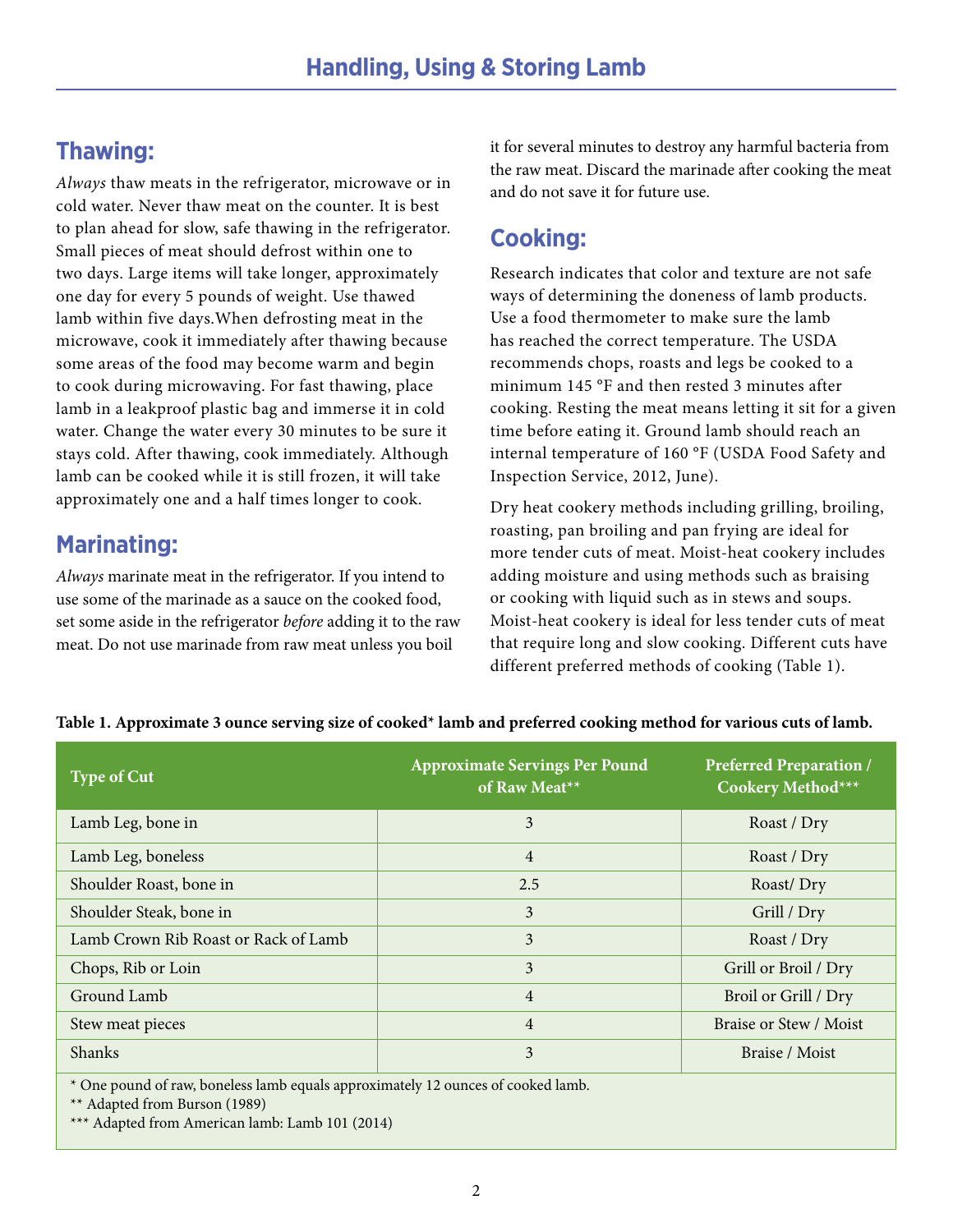# **Freezing:**

Freezing keeps food safe almost indefinitely. The following recommended USDA storage times are for quality of frozen lamb. The freezer storage time for uncooked whole pieces of lamb, such as roasts, steaks and chops, is six to nine months. Freezer storage time for uncooked ground lamb is three to four months.

To prepare lamb for the freezer, wrap with aluminum foil, freezer paper or freezer bags. Seal the packaging well to keep air out and moisture in. Vacuum packaging with home vacuum packagers is also a good choice for packaging. Portioning the lamb makes for easy meal planning. Always label and date the packaging.

# **Canning:**

You can use a pressure canner to preserve meats. Please read the National Center for Home Food Preservation's Preserving Food: Using Pressure Canners before beginning. If this is your first time canning, also read the USDA's Principles of Home Canning.

#### *Procedure:*

Choose quality chilled meat. Remove excess fat and large bones.

**Hot pack** – Precook meat until rare by roasting, stewing or browning in a small amount of fat. Add 1 teaspoon of salt per quart to the jar, if desired. Fill jars with uniform pieces of meat and add boiling broth, meat drippings, water or tomato juice, leaving 1-inch headspace.

**Raw pack** – Add 2 teaspoons of salt per quart to the jar, if desired. Fill jars with uniform pieces of raw meat, leaving 1-inch headspace. Do not add liquid.

Adjust lids and process following the recommendations in [Table 2](#page-2-0) or [Table 3](#page-2-1) according to the canning method used.

Information on canning (including tables 2 and 3) was adapted from the National Center for Home Food Preservation website at **[http://nchfp.uga.edu/how/can\\_05/](http://nchfp.uga.edu/how/can_05/strips_cubes_chunks.html#TBLE2)** strips cubes chunks.html#TBLE2. The National Center for Home Food Preservation adapted their information from the "Complete Guide to Home Canning," Agriculture Information Bulletin No. 539, USDA, revised 2009.

#### <span id="page-2-0"></span>**Table 2 Recommended process time for Strips, Cubes, or Chunks of Meat in a dial-gauge pressure canner.**

|                      |                 |                              | Canner Pressure (PSI) in pounds at Altitudes of |                    |                    |                    |
|----------------------|-----------------|------------------------------|-------------------------------------------------|--------------------|--------------------|--------------------|
| <b>Style of Pack</b> | <b>Jar Size</b> | <b>Process Time</b><br>(min) | $0 - 2,000$ ft                                  | $2,001 - 4,000$ ft | $4,001 - 6,000$ ft | $6,001 - 8,000$ ft |
| Hot and Raw          | Pints           | 75                           | 11                                              | 12                 | 13                 | 14                 |
|                      | Quarts          | 90                           | 11                                              | 12                 | 13                 |                    |

#### <span id="page-2-1"></span>**Table 3. Recommended process time for Strips, Cubes, or Chunks of Meat in a weighted-gauge pressure canner.**

|                      |                 |                           | Canner Pressure (PSI) in pounds at Altitudes of |                       |  |
|----------------------|-----------------|---------------------------|-------------------------------------------------|-----------------------|--|
| <b>Style of Pack</b> | <b>Jar Size</b> | <b>Process Time (min)</b> | $0 - 1,000$ ft                                  | <b>Above 1,000 ft</b> |  |
| Hot and Raw          | Pints           | 75                        | 10                                              | 15                    |  |
|                      | Ouarts          | 90                        | 10                                              | 15                    |  |